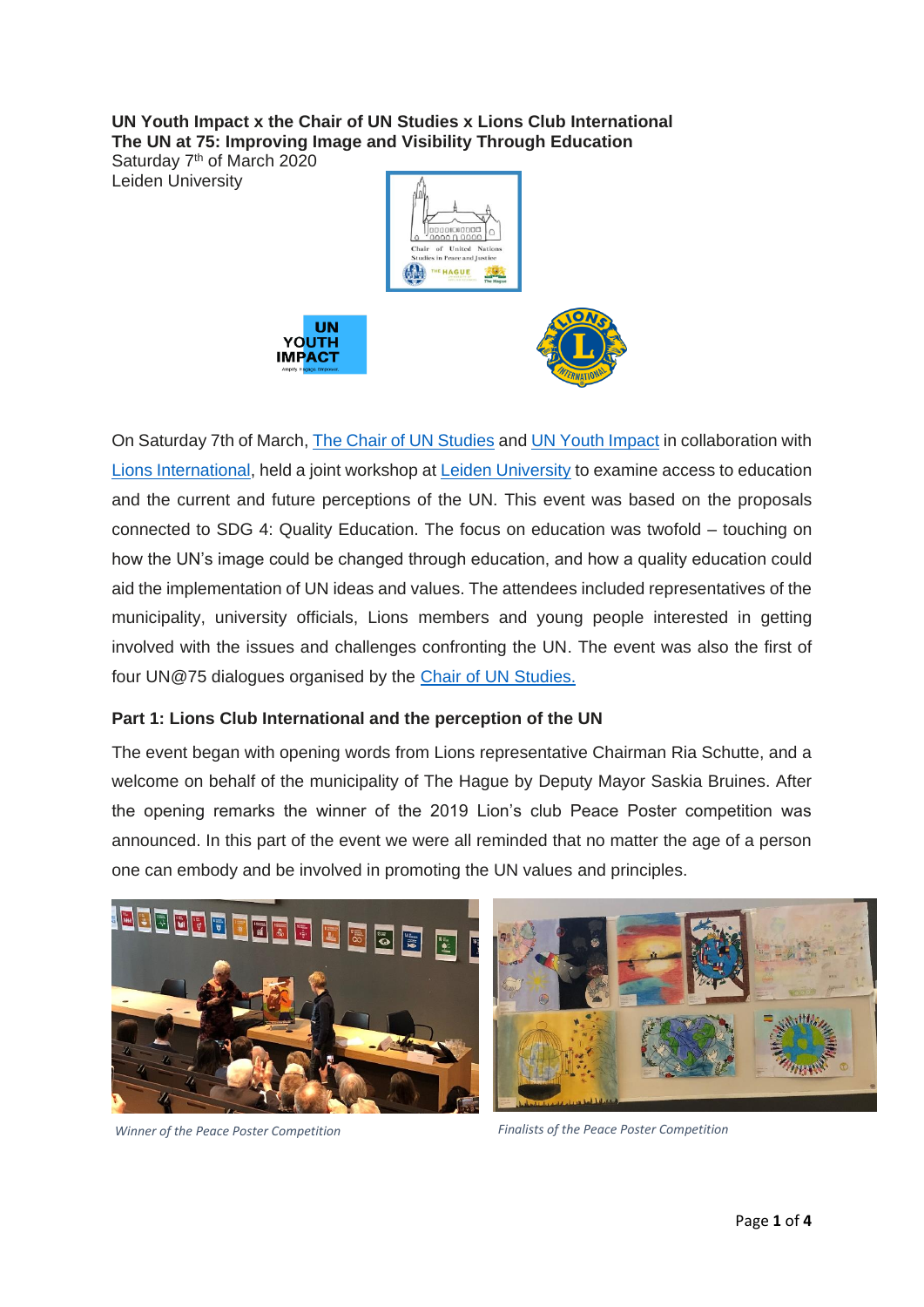After the awarding ceremony attendees witnessed the signing of the cooperation contract between Lions Club Netherlands and Healthy Athletes. This partnership enables special need athletes to compete in the Special Olympics. The Lions Club helps these athletes to attend health screenings and to resolve issues that might otherwise prevent their participation.

After the signing, Ms. Elisabeth Haderer, International Director of Lions Clubs International until 2019, reflected on the past and future collaborations between Lions International and the United Nations. Upon reflection on past challenges, attendees were reminded of Lions International efforts around the world and encouraged to get involved in their future projects and activities.

Following Ms. Haderer, Professor Alana O'Malley, Chair of United Nations Studies in Peace and Justice spoke about the link between education and the perception of the UN. Professor O'Malley stressed the importance of youth participation in the UN, at every level possible, and how a quality education could help improve the image, visibility, and knowledge of the UN and its role in the international community. To end part one Professor O'Malley shared with the attendees the upcoming UN@75 dialogues scheduled to take place in 2020.

**Part 2: UN and education – how to foster the adoption of a global mindset and UN values** Part two began with a panel that was moderated by Ms. Ria Schutte and it had three themes: the image, visibility, and values of the UN. The panel consisted of Professor Judi Mesman, Dean of Leiden University College; Ms. Hajar Yagkoubi, Dutch UN Youth Representative and



Mr. Pepijn Kruijswijk, representative of the Dutch UNESCO Youth Commission. The three panellists discussed the image of the UN and agreed that the UN is often seen as an unreachable organization. They each stressed that the key to changing the current perception of the UN is by giving young agents of change the chance to get involved as Ms. Yagkoubi and Mr. Kruijswijk have done.

The panellists shared their experiences and talked about what motivated them to join the programmes they are currently involved in. Both youth representatives provided insights into their roles as youth commissioners and shared their thoughts regarding the future of the UN, the role of the UN in an international community, and the role of education in promoting the UN values and principles. From an educator's perspective, Professor Mesman provided insights on the panel themes and explained that the measures taken in the current Dutch education system were a good start but emphasised that more needed to be done. She also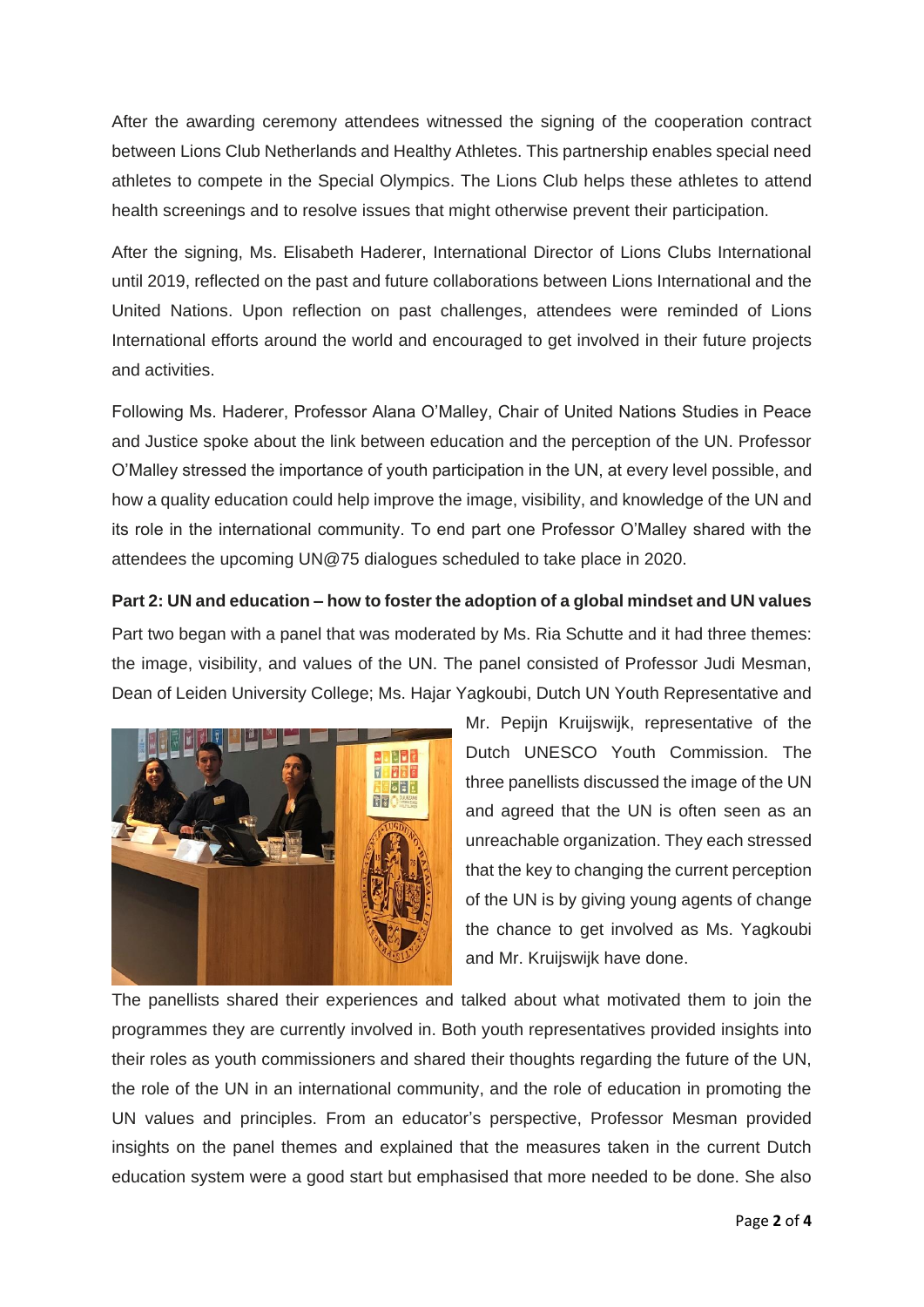highlighted the importance of integrating the Sustainable Development Goals into the Netherlands education curriculum to improve the image, visibility, and knowledge about the UN and its efforts to meet the 2030 SDG targets.

After the panel, Francesa Lavè introduced [UN Youth Impact](https://www.facebook.com/pg/UNYouthImpact/about/?ref=page_internal) and explained how this youth movement is trying to embody UN values and promote UN principles, improve visibility of UN, as well as encourage the involvement of young people in activities related to achieving the SDG targets. Francesca took this opportunity to highlight some of the ways that young people in the Netherlands are working outside the classroom to improve the image of the UN and interest in the SDGs.

Before the break out session, Caitlyn Broeders a student at The Hague University of Applied Sciences introduced CAS, which stands for Creativity, Activity, and Service. CAS is a program that provides opportunities for students to enhance their personal and interpersonal development by learning through experience. It is a clear example of how an education curriculum could embody UN values, promote UN principles, and integrate knowledge about the SDGs into its syllabus. CAS combines several different types of activities including art exhibitions, musical performances, sports tournaments, colour runs, beach clean-ups, tutoring and much more. Caitlyn's presentation gave an insight to how SDGs could be integrated into a school syllabus and examples of the kind of activities available to young people at school.

## **Part 3: Discussion groups**

In the final part of the event, attendees split into smaller groups and they were given a set of questions to discuss regarding their individual perception of the UN, the future of the image of the UN, ways to increase youth visibility in the UN, and how education can be used to promote UN values and principles.



After the discussion, a representative from each group explained their discussion process and outcomes. With regard to the image of the UN, there

was an overall feeling that the aspects which could be identified from the UN seemed to be unreachable for all participants. Some criticisms were explained such as ineffectiveness, which was something the participants hope will change in the next 25 years. In the discussions there was a strong focus on improving the UN's image so that it may be considered a more effective organization. Additionally, attendees agreed on the importance of education as a way to improve the way the UN is viewed at a grassroots level. What was common between the